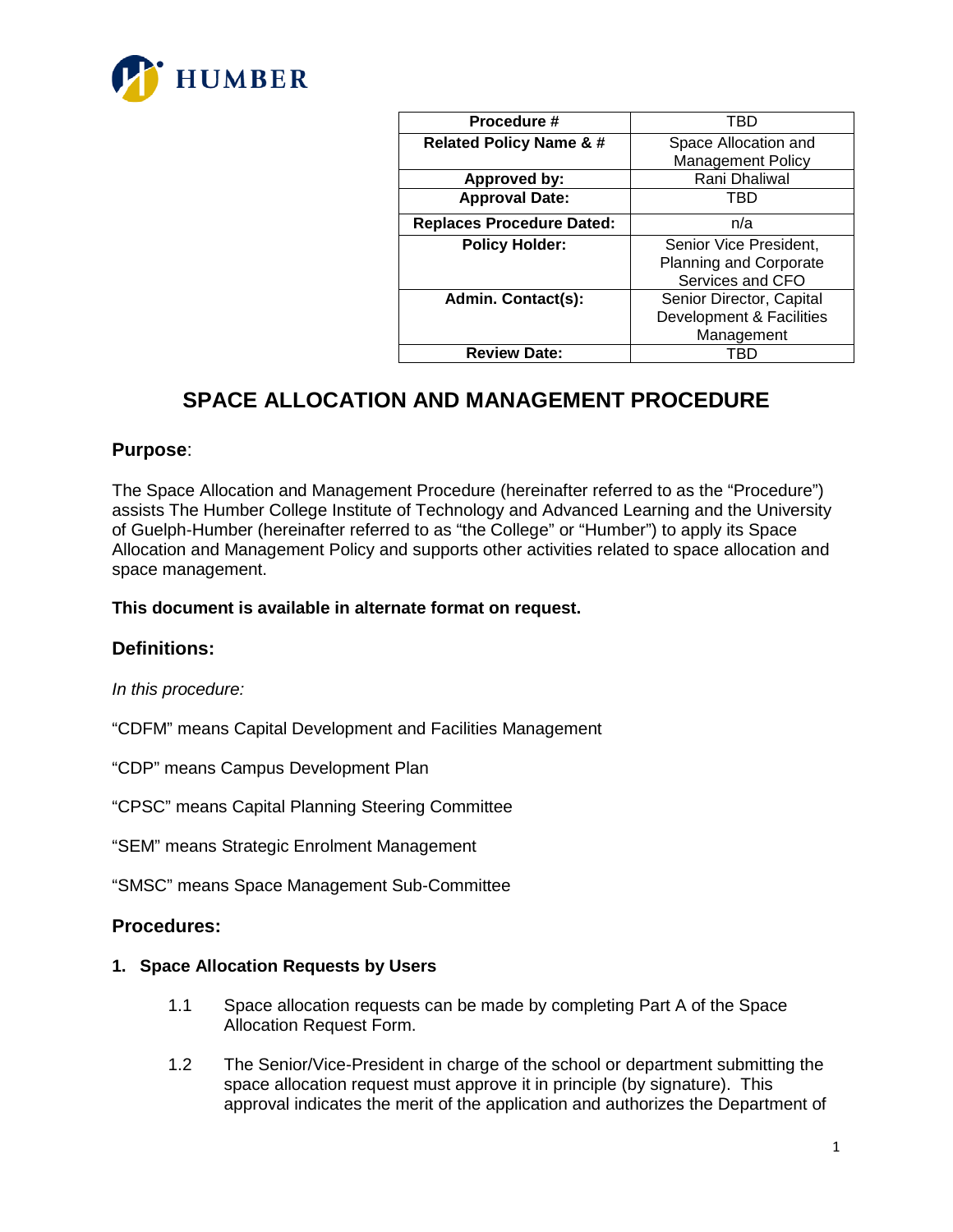

Capital Development and Facilities Management ("CDFM") to assist and advise applicants as per Section 2 below.

1.3 Schools and other departments planning changes to existing programs/services that affect the type and quantity of space needed must submit a request as part of their overall evaluation and planning process.

#### **2. Technical and Advisory Assistance**

- 2.1 CDFM will assist applicants to describe, quantify and estimate the cost (high level) of implementing the request, based on the College's space allocation standards, other space-related policies, high level cost estimates and past experience. Following the outcome of its initial assessment, CDFM may request additional information using the following guidelines:
- Part A Only: The space allocation request is deemed to be self-explanatory, preapproved, self-funded or self-contained within existing space allocations. The request does not require further study or justification before proceeding with its implementation (by CDFM) or with further evaluation as per Section 3 of the Procedure.
- Part A + Part B: The space allocation request is deemed complex, or its implementation potentially triggers resource allocation choices by the College. Further evaluation is required as per Section 3 of the Procedure.

In addition to Part A and Part B; the description of requirements specific to classroom, laboratory and office spaces will be completed as per the pro forma templates provided in Appendices D, E and F of the Procedure.

#### **3. Evaluation of Space Allocation Requests**

- 3.1 The Space Management Sub-Committee ("SMSC") of the Capital Planning Steering Committee ("CPSC") will evaluate the requests submitted to the College and will submit non-binding recommendations to CPSC to implement defer, modify or reject a request.
- 3.2 The criteria and guiding principles to be used by SMSC to evaluate and submit its non-binding recommendations to CPSC are provided in Appendices D-F.
- 3.3 CDFM will advise and support, in an expert advisory capacity, the space planning and allocation tasks and decisions of SMSC (and CPSC). The support by CDFM includes the development and maintenance of various data sets that inform space allocation and space planning decisions by the College.

#### **4. Key Space Allocation and Management Inputs**

4.1 The College's space allocation and planning process and subsequent decisions will be informed by the following five (5) key inputs: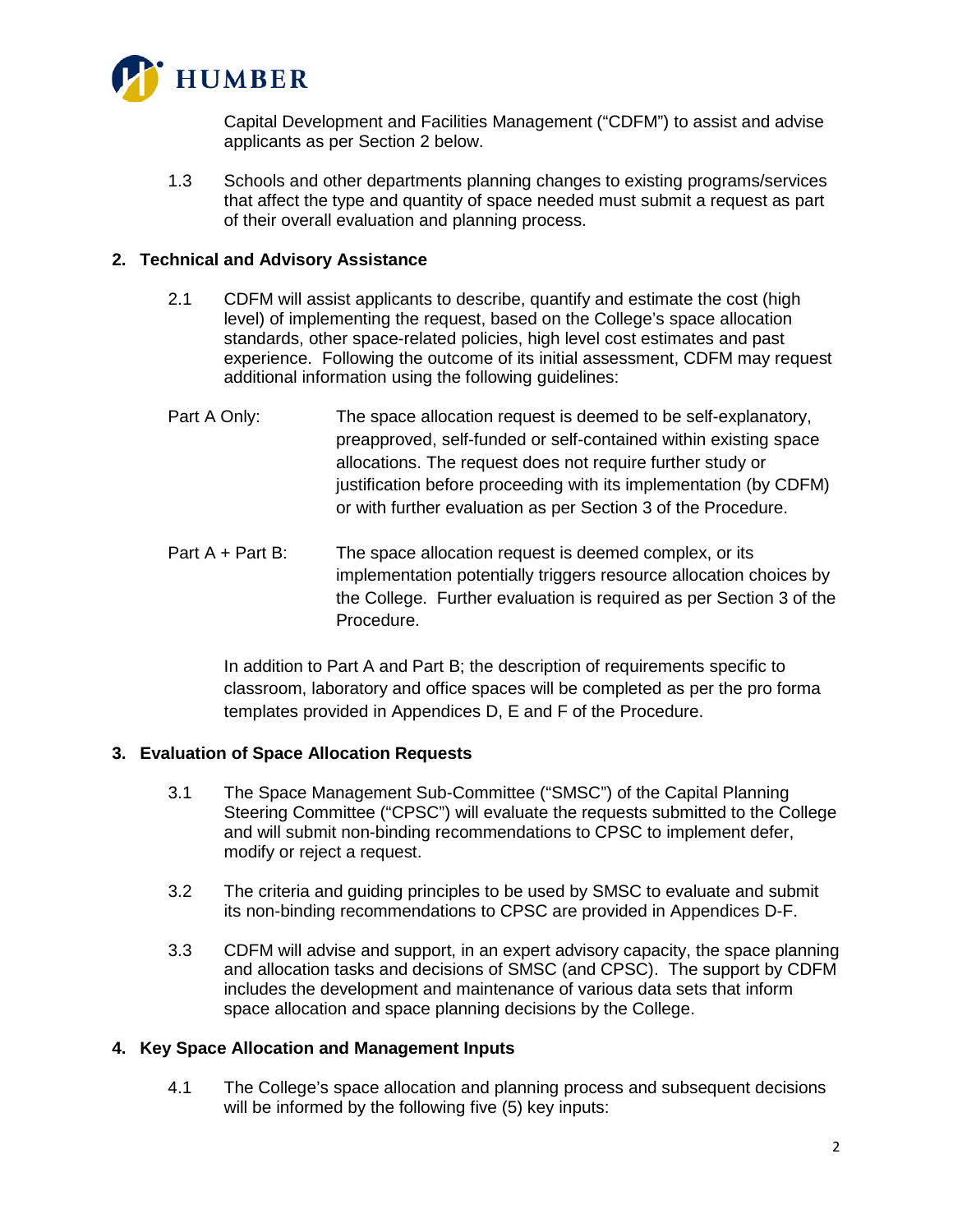

I. Information on Current Space Allocations and Space Utilization:

Up-to-date and accurate information on space allocations and space utilization is a key element in effective planning and management of space at Humber.

Building Space Audits - CDFM will carry-out audits on a revolving and routine basis to assess the allocations and the utilization of space using the methodology, standards and inputs indicated in the College's Space Allocation Standards Policy.

Space Inventory Data and Floor Plans - CDFM will maintain a central record of space inventory in all buildings that provides information on room floor areas, classification by primary and secondary use, occupancy, responsibility and room condition.

II. Strategic Plan, Campus Development Plan and Other High-Level Planning and Policy Documents:

> The College's Strategic Plan and the Campus Development Plan ("CDP") will frame the planning and the allocation of all spaces at Humber.

Space allocations, particularly those whereby the use or the occupant of the space changes, will be aligned with the CDP.

III. Related Policies, Plans and Practices on the Allocation and Use of College Space:

> The Policy will often be applied in conjunction with two other College policies on space allocation standards and on scheduling:

- College Space Allocation Standards
- College Instructional Space Scheduling Practice
- For Reference:
	- The focus of the College's Space Allocation Standards is to describe the *quantity* of space to be allocated.
	- The aim of the College's Instructional Space Scheduling Practice is the *effective use and equitable access to the College's instructional spaces on a timetabled basis*, while considering learner success factors and delivery constraints.
- IV. SMSC Consultations with Users and with Proponents of New Space Allocations:

SMSC is the forum for discussing and considering measures and solutions regarding College space allocation and management issues. SMSC's range of responsibilities include: review of policy; space standards; current and proposed allocations; and dispute resolution.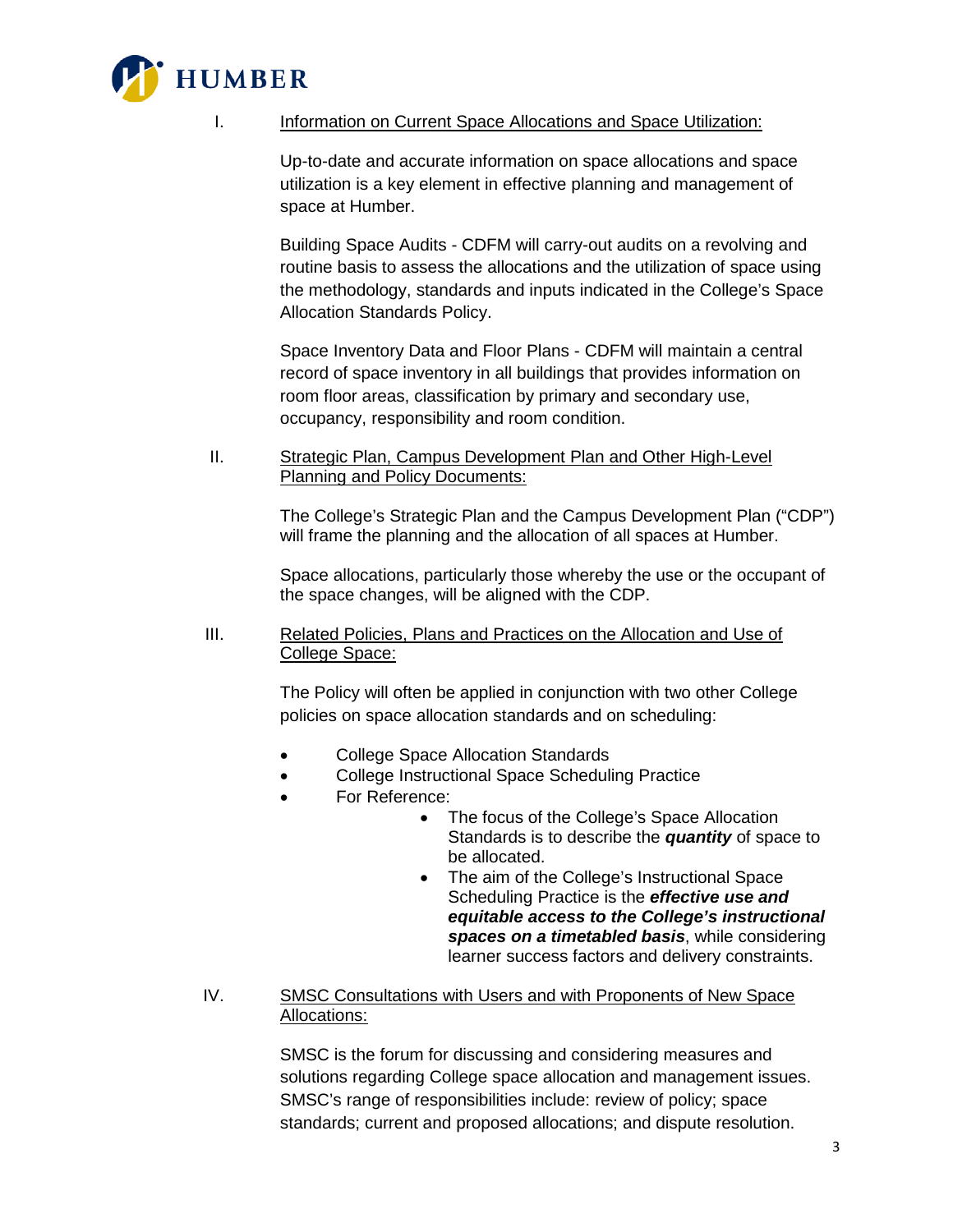

All space allocation requests and decisions by the College are to be considered by SMSC, which in turn will formulate non-binding recommendations for further action and/or allocations to CPSC.

SMSC will accommodate all reasonable requests for deputations and presentations by College stakeholder concerning space allocation issues, opportunities and space allocation requests.

#### V. Professional Support and Advisory Services Provided by CDFM:

CDFM is responsible for the documentation and the analysis of current College space allocations, and for the forecasting of future space needs and allocations.

The College provides CDFM the capacity and the professional expertise to give advice and analytical services to SMSC and CPSC, as well as to College users needing to describe their current or anticipated space needs and/or the utilization of the spaces they are currently allocated.

CDFM will support SMSC and CPSC by:

- Providing data on space allocations and utilization levels on a semester basis.
- Maintaining space inventory database and as-built drawings.
- Assessing space allocation and renovation requests in existing buildings from a space planning standard, utilization and engineering perspective.
- Coordinating from time to time a utilization audit to ascertain that College classrooms, laboratories, studios and workshops are being used as per the room timetables on record.
- Assessing space allocation requests in existing and proposed buildings in relation to the CDP and planned or required capital improvements works.
- Engaging with space users to assist them in the definition of space requirements in support of their space allocation requests.

CDFM representatives will attend SMSC and CPSC meetings as required to provide information and guidance on the items listed above.

#### **5. Appendices Overview**

5.1 Request for Space Allocation

#### **Part A**

Part A is used to provide a summary of a request for space allocation and to indicate its approval (by signature) of the Senior/Vice-President in charge. Part A is submitted to CDFM for technical and advisory assistance.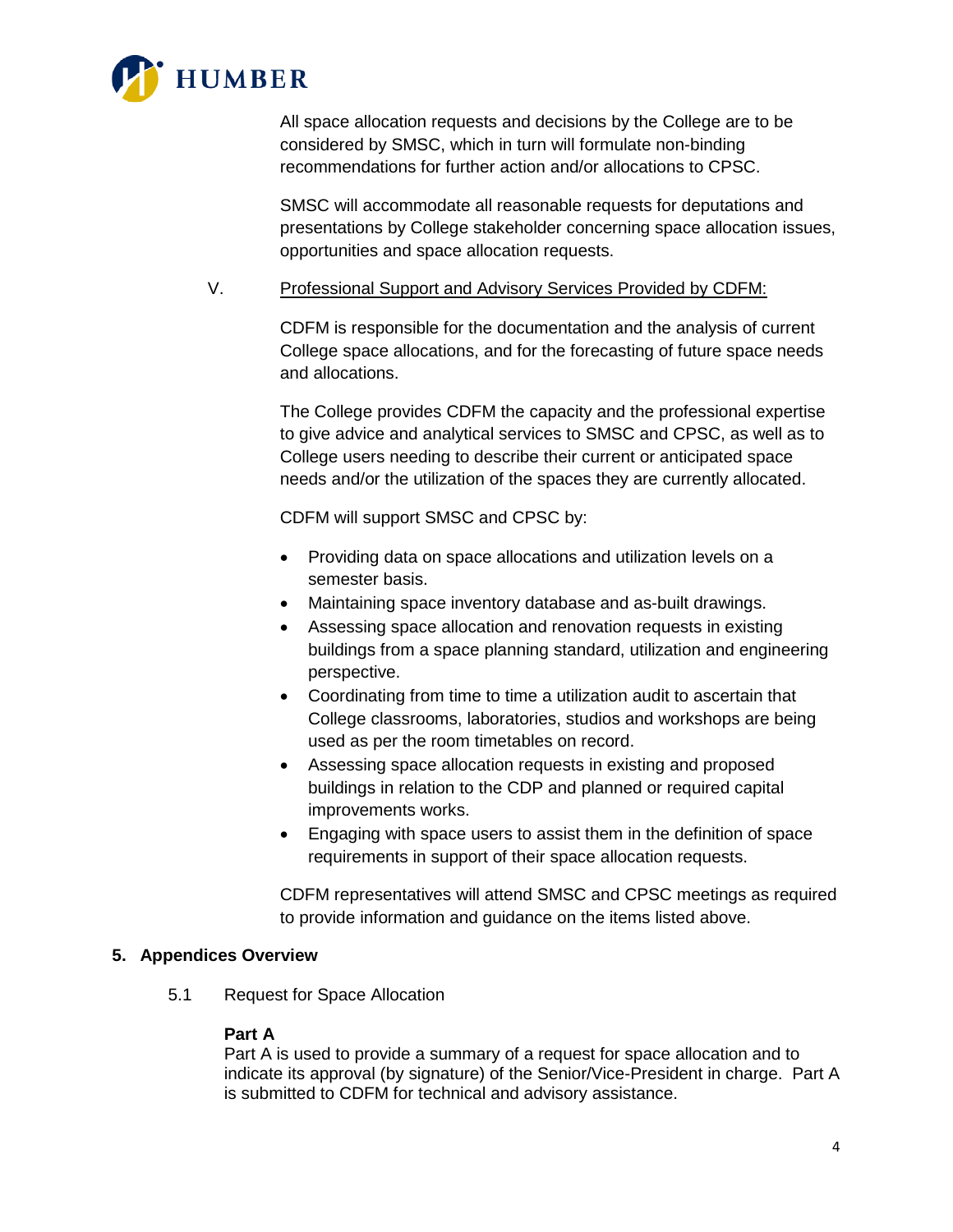

#### **Part B**

Part B is used to present the rationale, merit and details of a request for space allocation. It provides a detailed description of space requirements and capital cost estimates developed with the assistance of CDFM.

#### **Part C**

Part C is used to assist in the evaluation of the space request application. Ensure that information related to these criteria is included in the submission (Part A and/or Part B).

Part C is submitted to SMSC for evaluation as per the criteria presented in the assessment form and Appendices D-F. Upon evaluation SMSC formulates nonbinding recommendations to CPSC to implement, defer, modify or reject a given request.

- 5.2 Appendix A: Terms of Reference
- 5.3 Appendix B: Request for Space Allocation Process Flow Chart
- 5.4 Appendix C: Classroom Space Requirement Calculation Template *(source – Classroom Worksheet - College Space Allocation Standards)*
- 5.5 Appendix D: Laboratory Space Requirement Calculation Template (*source – Laboratory Worksheet - College Space Allocation Standards)*
- 5.6 Appendix E: Office Space Requirement Calculation Template (*source – Office Worksheet - College Space Allocation Standards)*

#### **Appendices:**

- Appendix A: Request for Space Allocation Process Flow Chart
- Appendix B: Space Management Sub-Committee Terms of Reference
- Appendix C: Space Allocation Request Forms
- Appendix D: Space Allocation Worksheet to Evaluate the Number of Classrooms Required *\*to be completed by CDFM*
- Appendix E: Space Allocation Worksheet to Evaluate the Number of Specialized Scheduling Laboratory Required *\*to be completed by CDFM*
- Appendix F: Space Allocation Worksheet Academic Offices *\*to be completed by CDFM*  Space Allocation Worksheet – Student Services Units *\*to be completed by CDFM* Space Allocation Worksheet – Administrative Units *\*to be completed by CDFM*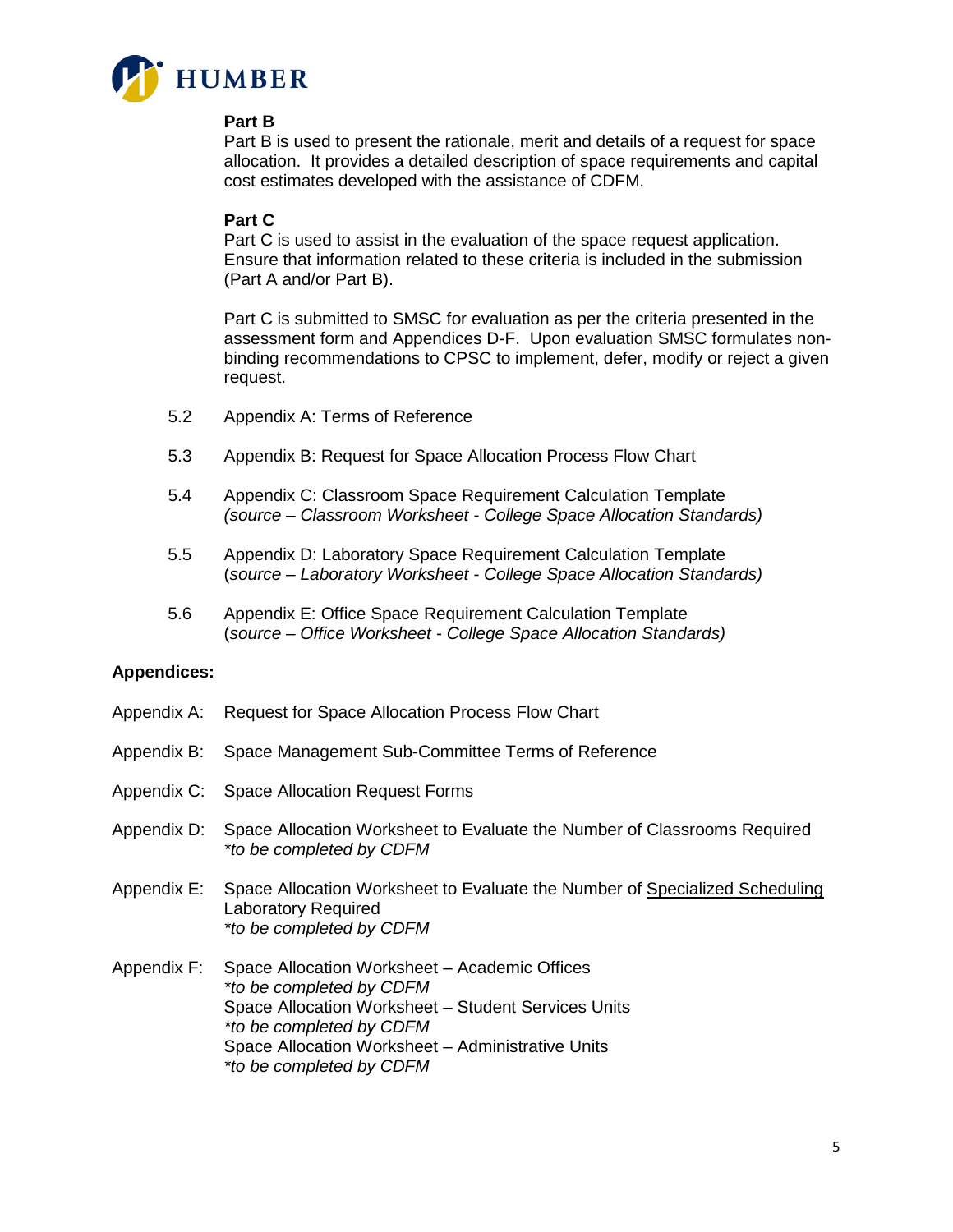

**Appendix A: Request for Space Allocation Process Flow Chart**



# **Legend**

**\_\_\_\_\_\_\_\_\_\_\_ Direct Reporting Structure**

**………………. Support provided by CDFM**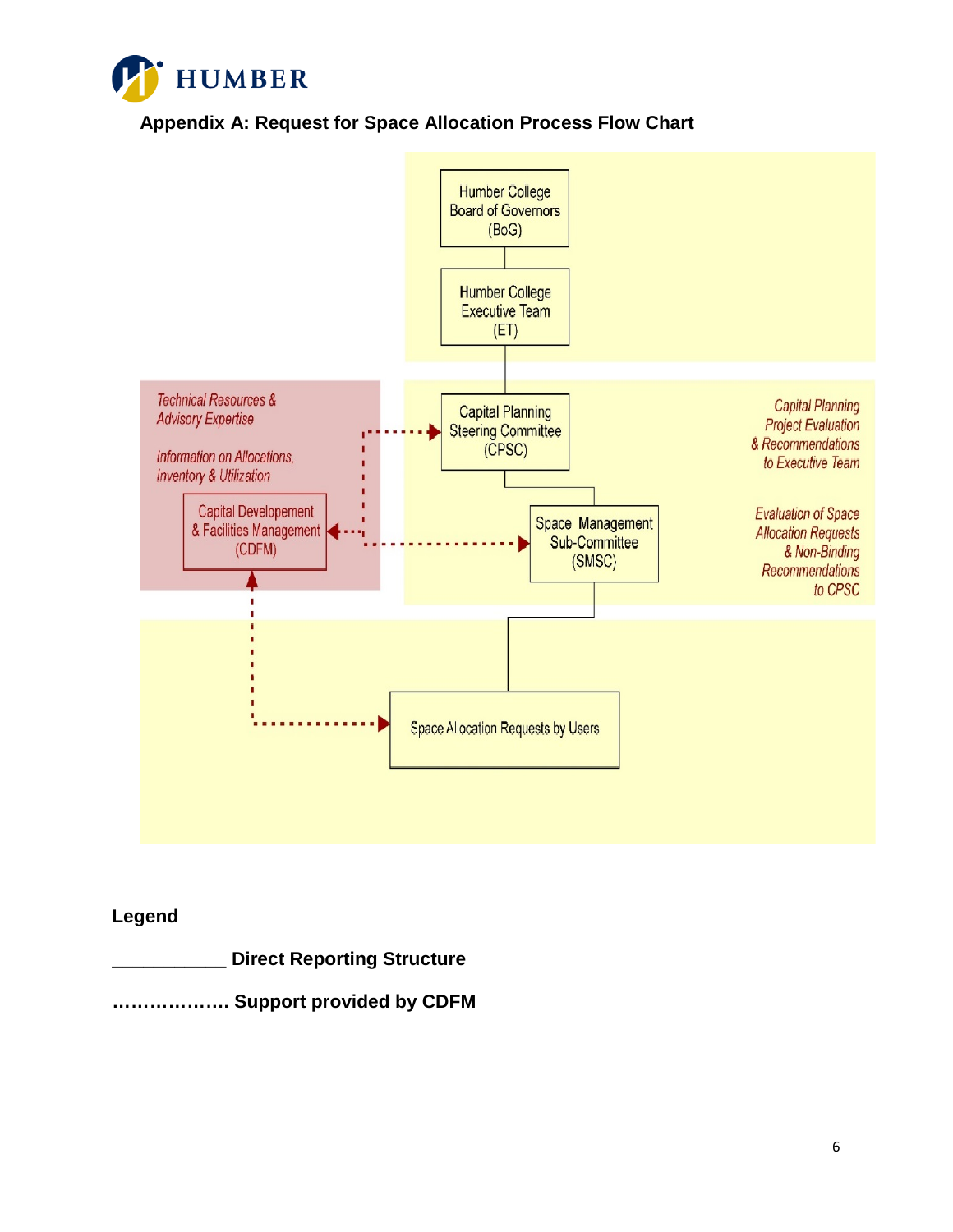

# **Appendix B: Space Management Sub-Committee Terms of Reference**

#### **1. Terms of Reference**

- a. Space Management Sub-Committee (herein after referred to as "SMSC") is responsible for the review of space-related policy, space standards, space allocations, requests by users for space allocations as well as dispute resolution related to the same.
- b. All space allocation requests by College users are to be evaluated first by SMSC, who in turn will formulate non-binding recommendations for further action and/or allocations to the Capital Planning Steering Committee (herein after referred to as "CPSC").
- c. SMSC operates as per Terms of Reference approved by CPSC.

#### **2. SMSC Specific Responsibilities**

- a. Establish and periodically review all College space-related procedures and policies and recommend to CPSC, as appropriate, modifications deemed necessary.
- b. Review the current utilization and allocations of space to schools, departments and administrative units described in the reports prepared by CDFM.
- c. Recommend measures to CPSC to align the utilization and allocation of spaces with the College's standards, utilization targets, policies and strategic directions.
- d. Review and formulate non-bidding recommendations to CPSC regarding all space allocation requests submitted as per section 1.2 of the Space Allocation and Management Procedure. SMSC's recommendations to CPSC will fall into four (4) categories:

#### I. Implement

That a space allocation request be accepted and be incorporated in the College's Capital Plan. The location, timeframe, preliminary budget and funding source for implementation of the request have been described.

II. Defer

That a space allocation request be accepted but its implementation be deferred until the necessary resources (space, capital, other) for its implementation are available, or until other related decisions have been made by the College.

SMSC will review all new requests and deferred requests on an equal basis when formulating its non-binding recommendations to CPSC for implementation.

A "deferred" request will be considered active and awaiting implementation until it is either implemented, or withdrawn by the Senior/Vice-President in charge.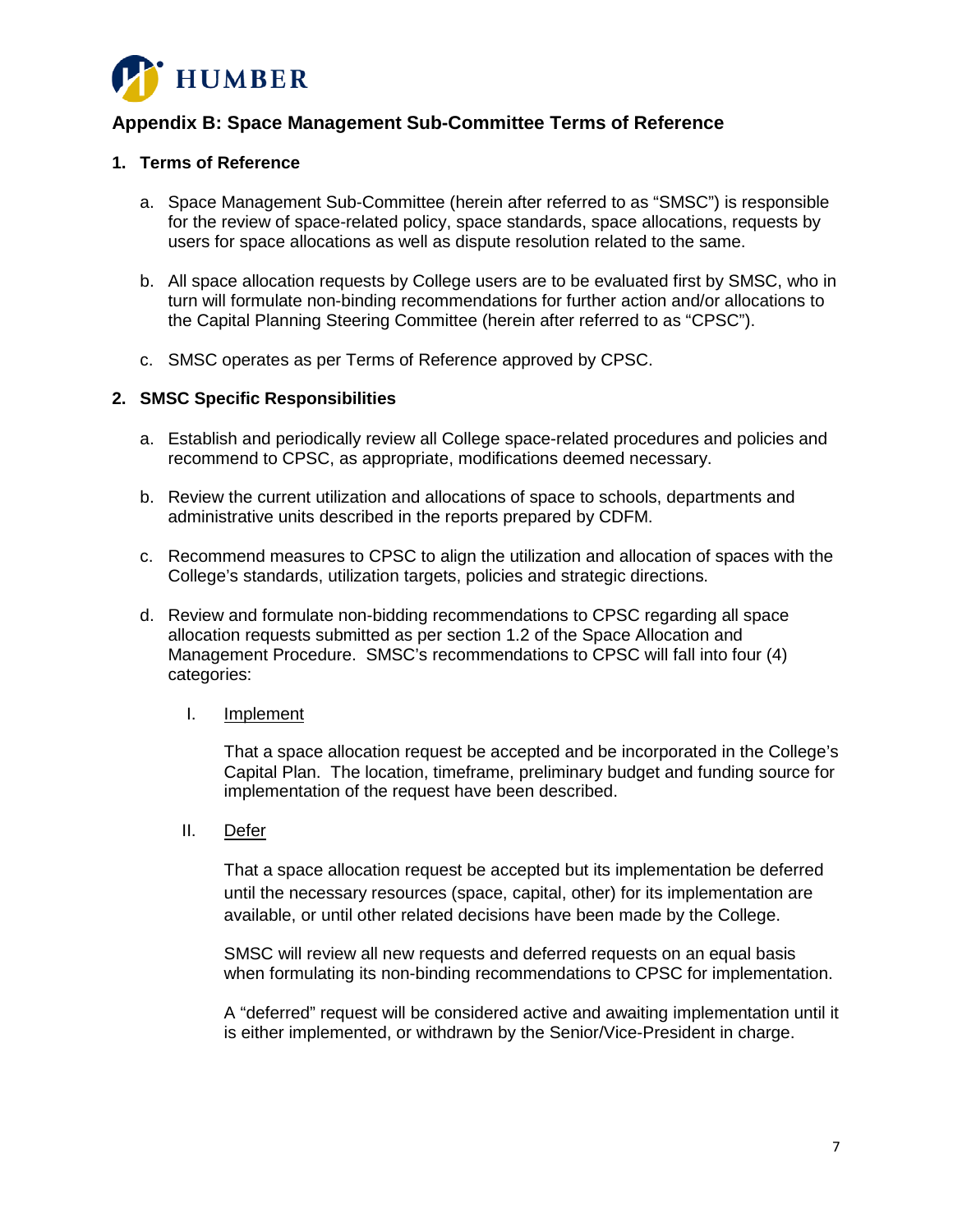

### III. Modify

That the request should be modified and re-submitted to allow its proponent to address aspects of the proposal deemed unsatisfactory or unclear.

IV. Reject

That the College should not proceed with the request. SMSC's reason(s) for the recommendation must be outlined in its transmittal to CPSC. The co-chairs of CPSC will communicate to the applicant(s) the decision and reasons for rejecting a space allocation request (if CPSC endorses SMSC's recommendation).

Maintain compilation of all deferred requests, listed in order of priority and with a tally of estimated building areas requested and estimated project costs.

Review and advise CPSC on program and service initiatives to ensure that resource requirements that impact space are considered and factored into their feasibility assessment, including but not limited to the initiatives stemming from College's Strategic Enrolment Management ("SEM") process.

#### **3. Appeal Process**

All space allocation requests are considered and reviewed by the SMSC. The SMSC will formulate non-binding recommendations to CPSC regarding all space allocation requests. The CPSC will provide the final recommendation to executive, therefore, any appeal(s) to the recommendation need to be presented to the CPSC, with a rationale for the appeal.

## **4. SMSC Reporting Structure**

a. The SMSC reports to the CPSC through its co-chairs.

#### **5. SMSC Meetings**

- a. SMSC will meet on a regular scheduled basis. Additional meetings may be called by the SMSC's co-chairs at their discretion.
- b. The frequency of meetings must allow SMSC to deal with arising space planning issues and allocation requests on a timely basis and to review and take action on the reports produced by CDFM.
- c. The frequency of meetings will also consider the schedule and decision cycle of CPSC as well as the College's business planning cycle.
- d. The agenda and meeting minutes will be posted on the general college Committees webpage.